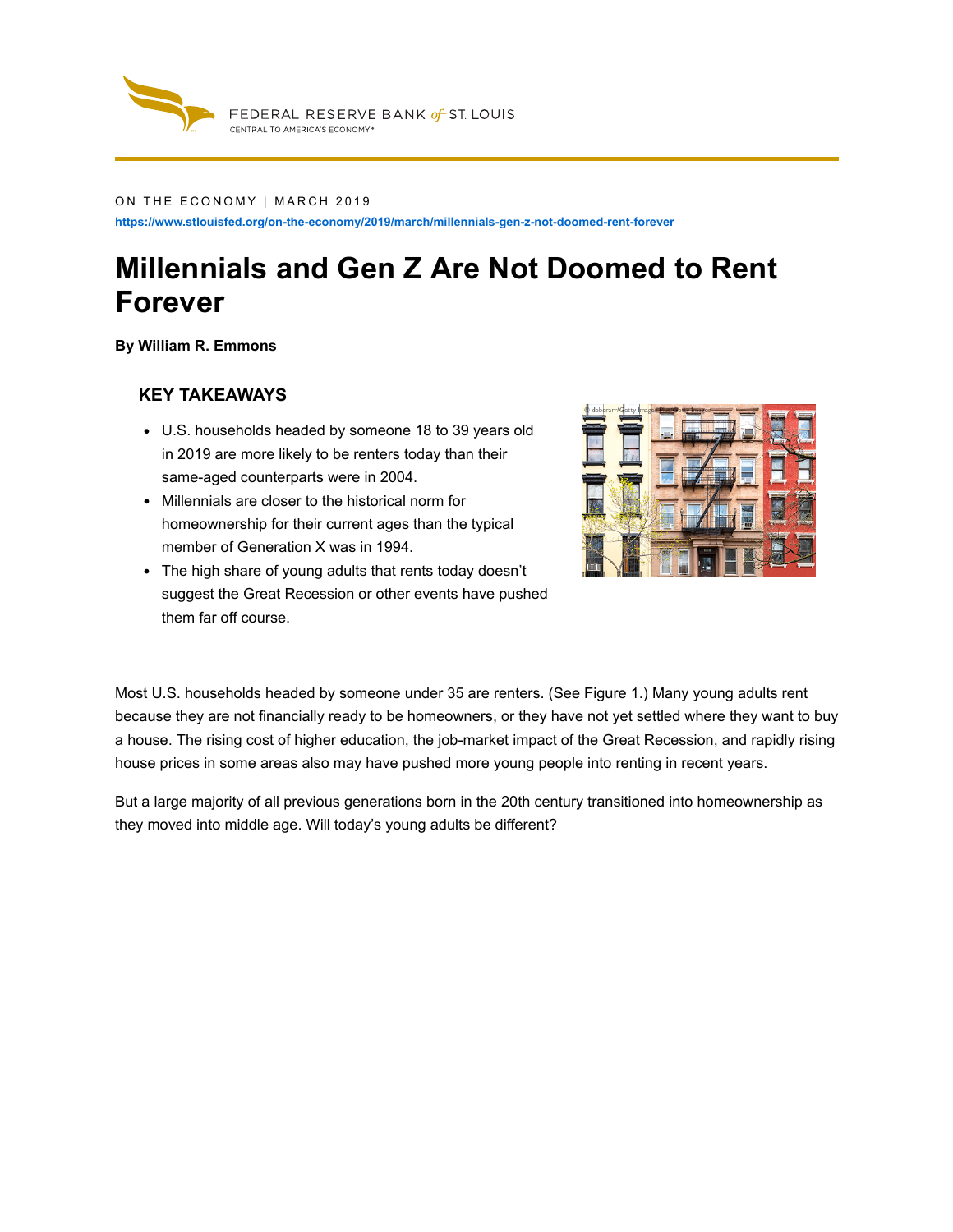```
Figure 1
```


Under-40 Households Have the Highest Projected Renting Rates in U.S. for 2019

FEDERAL RESERVE BANK OF ST. LOUIS

NOTES: In the bar graph, millennial households are covered by the age groups 25-29, 30-34 and 35-39, with rental rates of 67.1, 50.7 and 41.1 percent, respectively. The under 25 bar is the tallest, showing that 77.1 percent of very young households rent.

SOURCE: Author's projections for 2019 based on Census Bureau annual data through 2018.

## **Millennials Are Renting More than Young Adults Did in 2004**

As of 2016, the typical household headed by someone born in the 1980s (a millennial) appeared to be seriously behind all previous generations at a similar age in accumulating wealth. $^{\textbf{1}}$  A decline in the apparent income- and wealth-boosting power of higher education, due to a variety of causes, also darkens the outlook for this group. **2**

Getting off to a slow start financially may translate into permanently lower levels of attaining goals like homeownership for many millennials. In Figure 1, millennial households—which we define as birth years 1980 through 1994—are covered by the age groups 25-29, 30-34 and 35-39. Compared to the shares of each age group that rented in 2004, current renting shares are 7.3 to 8.1 percentage points higher.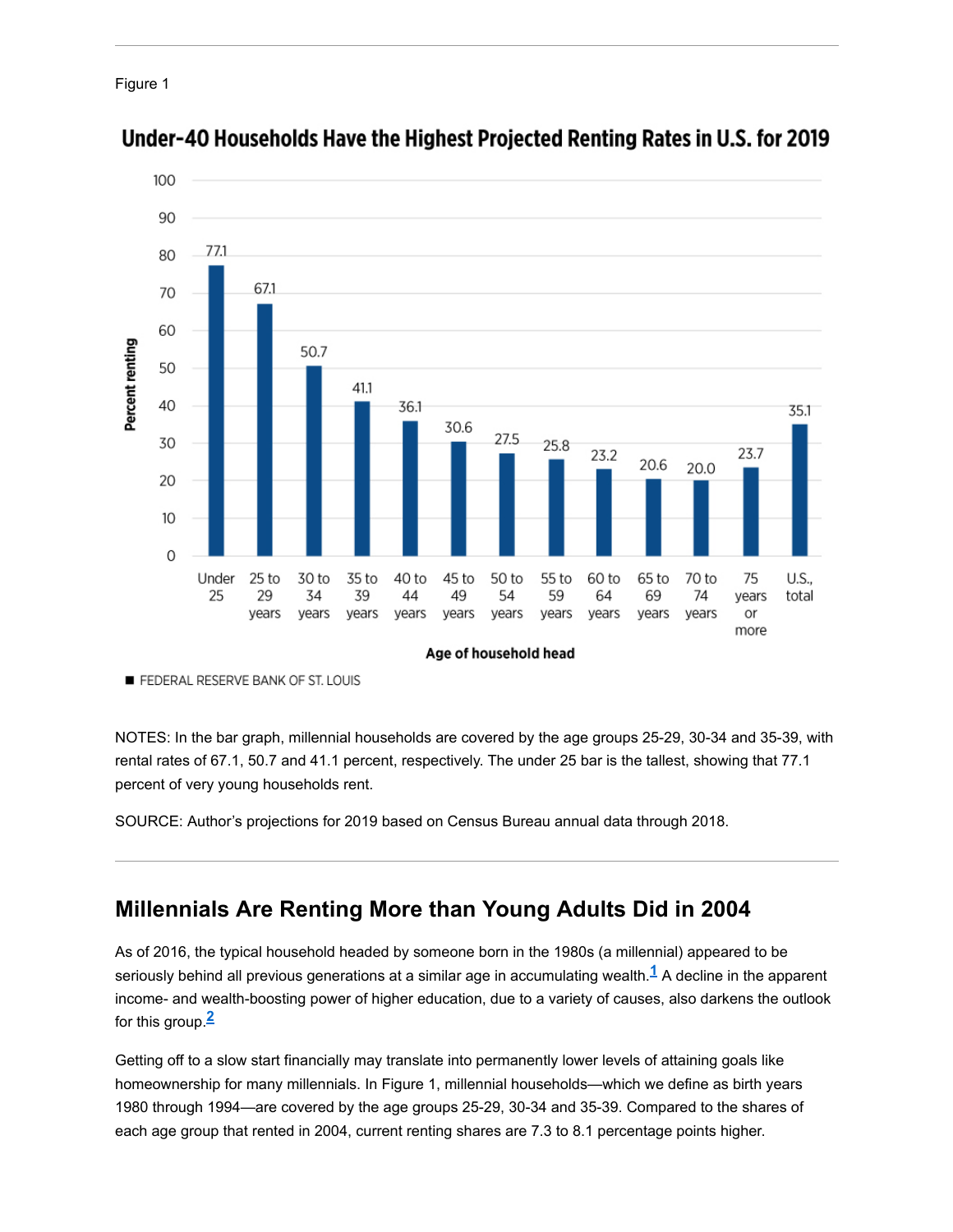Among those born in 1995 or later, known as Generation Z, it's too soon to make confident predictions about their economic future. But the 77.1 percent of very young households that rent today (see the under-25 bar in Figure 1) is 2.3 percentage points higher than the renting share among under-25 households in 2004.

## **Under-40 Group Escaped the Worst Recession Housing Effects**

It's true that broad measures of the financial strength of millennials, including median household wealth and the homeownership rate, are weaker today than the same measures for previous generations when they were the same ages in 2004. But a longer view that takes a generational perspective reveals that millennials and members of Gen Z may not be doomed to "rent forever," or, more precisely, achieve historically low homeownership rates at each age in their life cycles. (The table shows how old the various generations discussed here were in several important years.)

| <b>Generation</b>          |          | Age      |          |
|----------------------------|----------|----------|----------|
|                            | 1994     | 2004     | 2019     |
| Baby boomers: born 1945-64 | $30-49$  | 40-59    | 55-74    |
| Gen X: born 1965-79        | Under 30 | 25-39    | 40-54    |
| Millennials: born 1980-94  |          | Under 25 | 25-39    |
| Gen Z: born 1995 or later  |          |          | Under 25 |
|                            |          |          |          |

## **Table: Age Range of Households**

The key point is that people born in 1980 or later generally were too young to experience directly the worst housing effects of the housing bubble and the Great Recession, including the millions of mortgage foreclosures and other involuntary exits from homeownership. While today's under-40 group is undoubtedly off to a slow start financially, they do not carry the financial scars that previous generations do. In particular, members of Generation X and younger baby boomers appear much more likely to fall short of the financial benchmarks laid down by previous generations at each stage of their life cycles.

## **A Generational Perspective Helps Peer through the Housing Bubble**

The national homeownership rate began to rise notably after 1994. (See Figure 2.) The share of renting households is simply 100 minus the homeownership rate. I designated 1994 as the last pre-bubble year based on the subsequent rapid rise of the homeownership rate and 2004, when the homeownership rate reached 69.0 percent, as the peak of the housing bubble.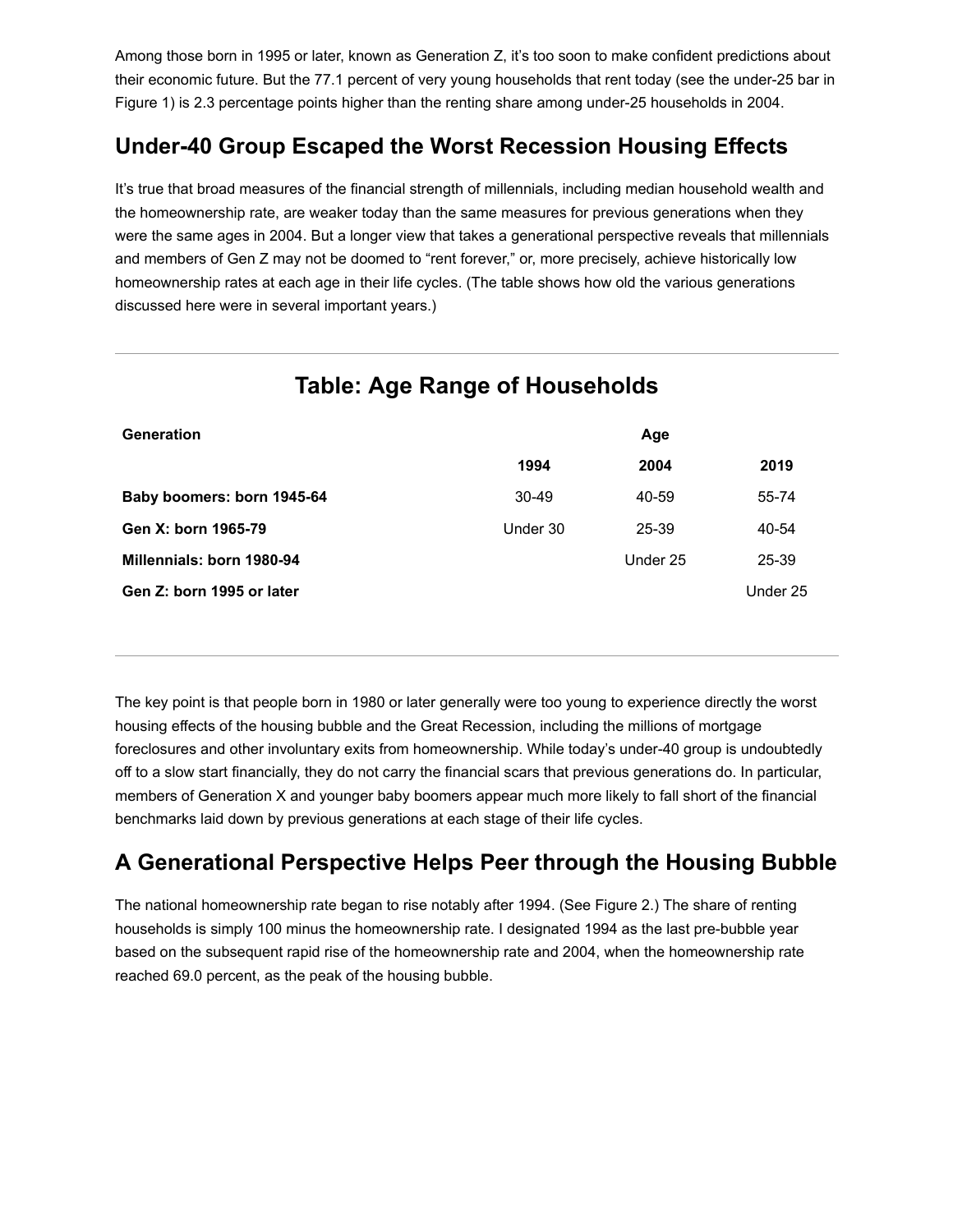Figure 2



### U.S. Homeownership Rate Started to Rise Again in 2017

FEDERAL RESERVE BANK OF ST. LOUIS

NOTES: The bar graph shows homeownership rates from 1982 to 2019 and has a y-axis with a 60 percent to 70 percent range. Peak homeownership, 69 percent, is in 2004, with rates declining until 2016, when the rate was 63.4 percent, before starting to rise again.

SOURCES: U.S. Census Bureau for annual data, 1982-2018; author's projections for 2019 based on census annual data through 2018.

To transform the five-year age ranges available in census homeownership data precisely into generational terms, I concentrated on each cohort's share of renting households at five-year intervals beginning in 1984. Figure 3 shows the untransformed census rental-share data by age group; Figure 4 displays the data from a generational perspective, as each birth cohort's path of actual rental shares declines over the life cycle.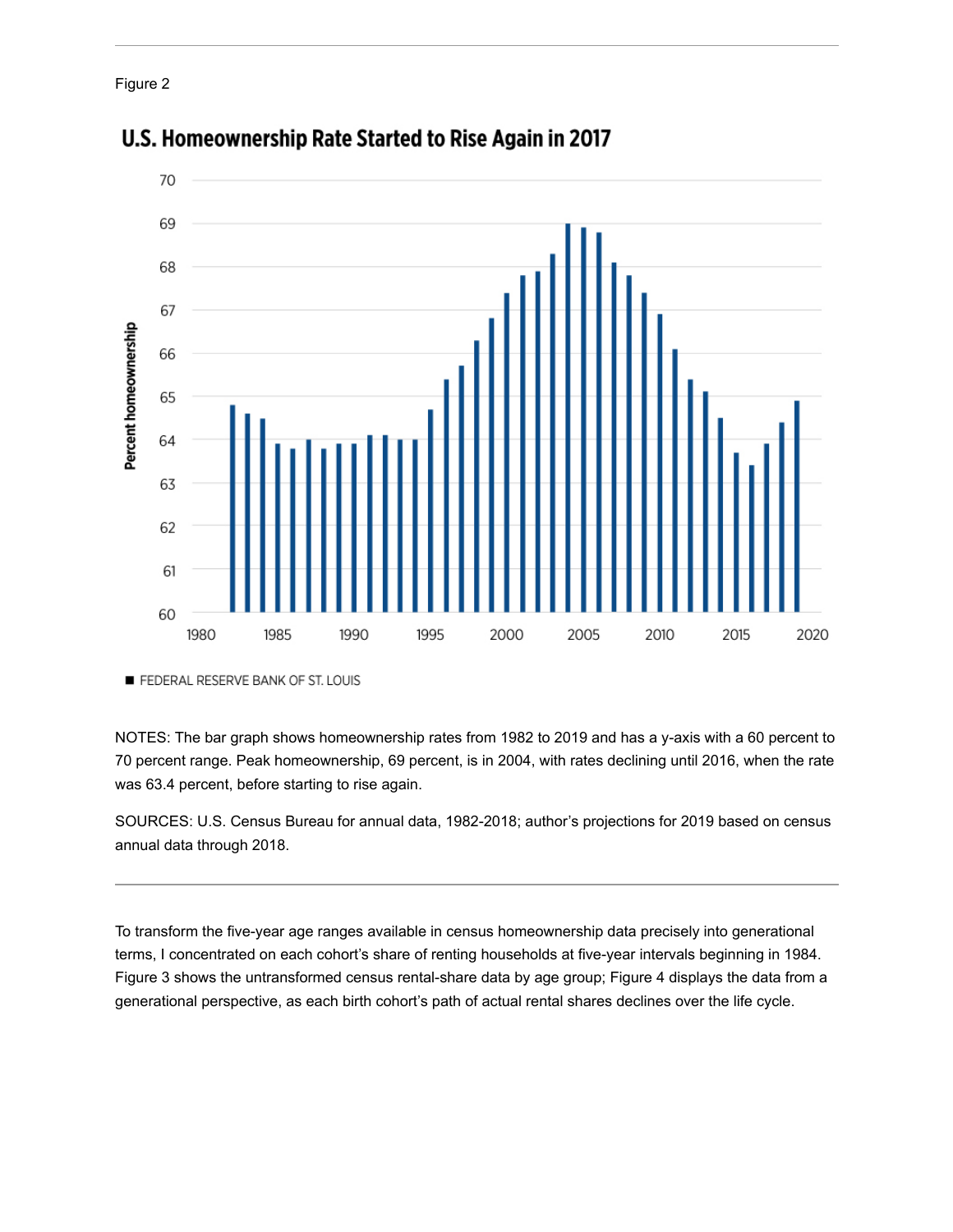



#### Share of Renting Households among U.S. Young Adults Rose after 2004

NOTES: A line graph shows the untransformed census rental-share data by age group, with each cohort's share at five-year intervals beginning in 1984. The under-25 age group has the highest rental rate across all years. The share of renting households in all age groups declined for 10 years starting in 1994 and started to rise after 2004.

SOURCES: Census Bureau for annual data, 1984-2014; author's projections for 2019 based on census annual data through 2018.

Figure 4

FEDERAL RESERVE BANK OF ST. LOUIS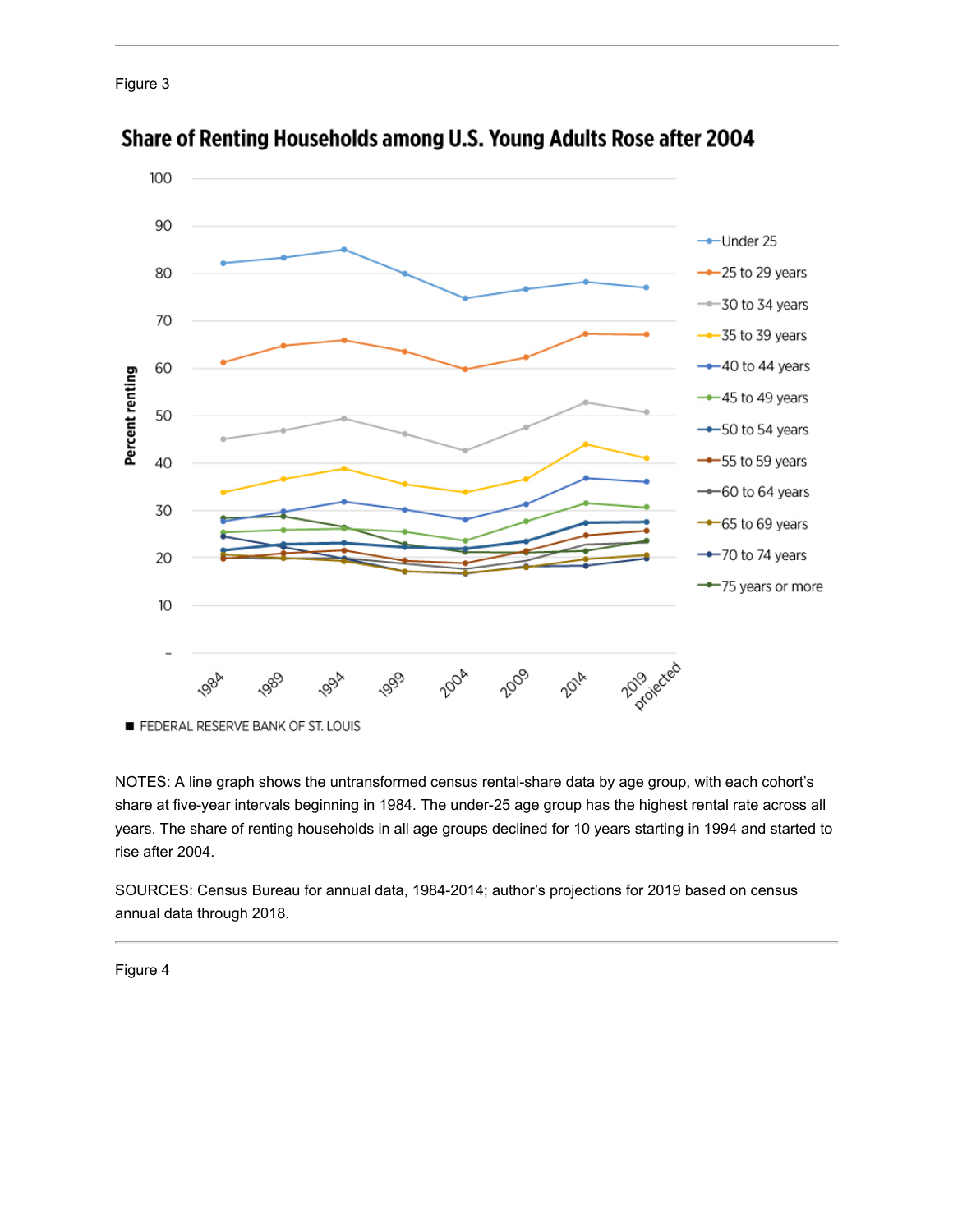

Share of U.S. Renting Households Declines over the Life Cycle

Age of birth cohort in year of observation

FEDERAL RESERVE BANK OF ST. LOUIS

NOTE: Figure 4 displays data from a generational perspective, showing each birth cohort's path of actual rental shares declining over the life cycle.

SOURCES: Census Bureau for annual data, 1984-2014; author's projections for 2019 based on census annual data through 2018.

#### **Gen X Has the Largest Increases in Rental Share**

Figure 5 shows that the largest increases in the renting share of households as of 2019—compared to the share of renters at matched ages precisely 25 years earlier, in 1994—are among members of Generation X (born 1965-79) and, with somewhat smaller increases, younger baby boomers (born 1955-64).<sup>3</sup> Millennials (born 1980-94) rent at a slightly higher rate than their same-age counterparts 25 years earlier, while members of Gen Z actually are much less likely to rent than their same-age peers in 1994. **4**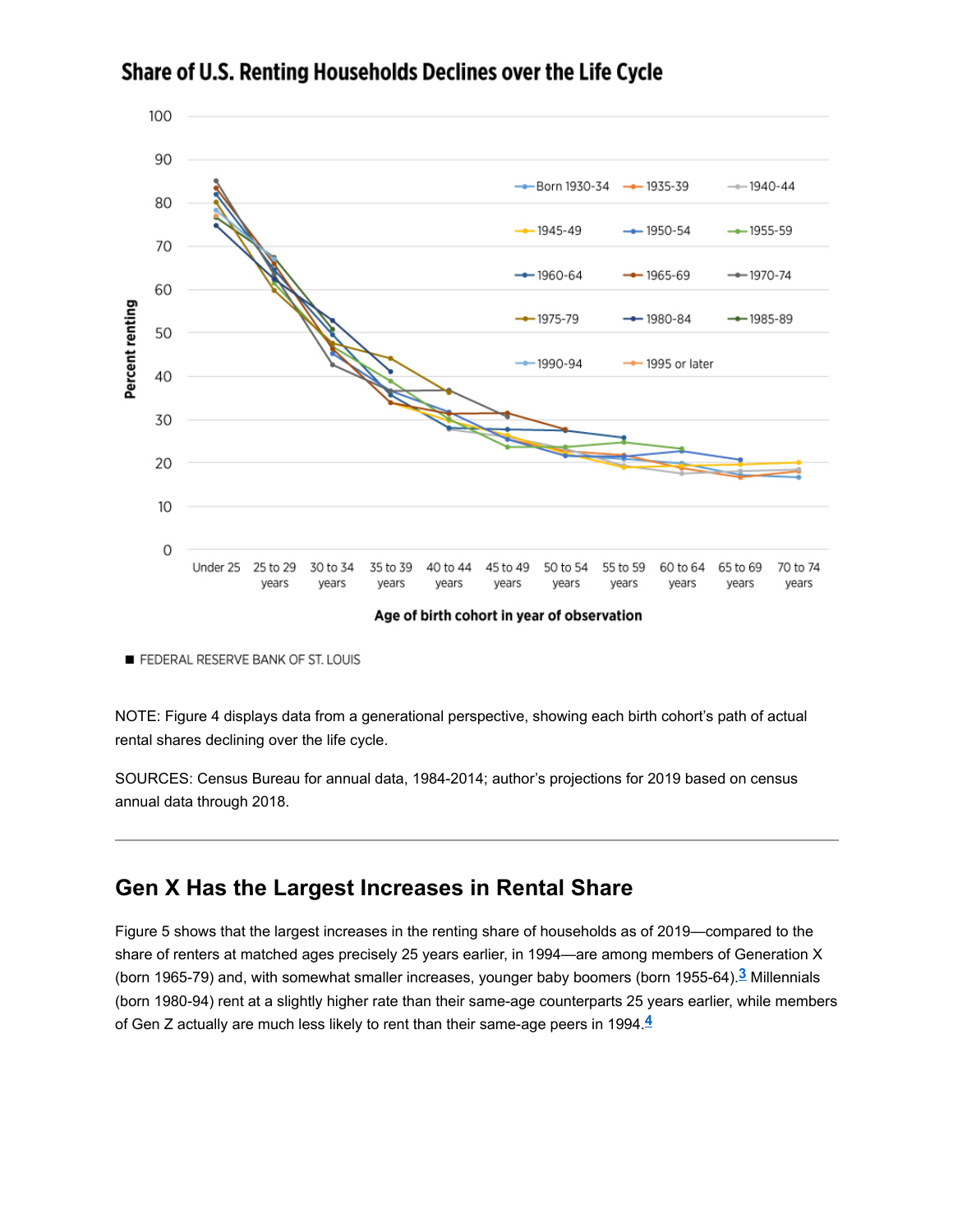



### U.S. Renting Household Shares Increased in 2019 vs. 1994 Counterparts for **Most Age Groups**

FEDERAL RESERVE BANK OF ST. LOUIS

NOTES: A bar graph shows percentage point changes in the share of renting households in 2019 compared to the same age groups in 1994. The largest increases of 4.3 and 4.4 percentage points are among members of Generation X and, with increases of 3.3 and 4.2 percentage points, younger baby boomers (born 1955-64). Millennials rent at a slightly higher rate than their same-age counterparts 25 years earlier, while members of Gen Z are 8 percentage points less likely to rent than their same-age peers in 1994.

SOURCES: Census Bureau for annual data, 1984-2014; author's projections for 2019 based on census annual data through 2018.

A generational perspective on the recent rise in the share of young households that rent therefore reveals that millennials and members of Gen Z are not far away from the longer-term norm that excludes the housing bubble. Members of Gen X and younger baby boomers, on the other hand, appear to have suffered more disruption in their housing patterns as a result of the housing crash. Despite a relatively high share of under-40 households that rent today, we should not expect them to be forced to "rent forever."